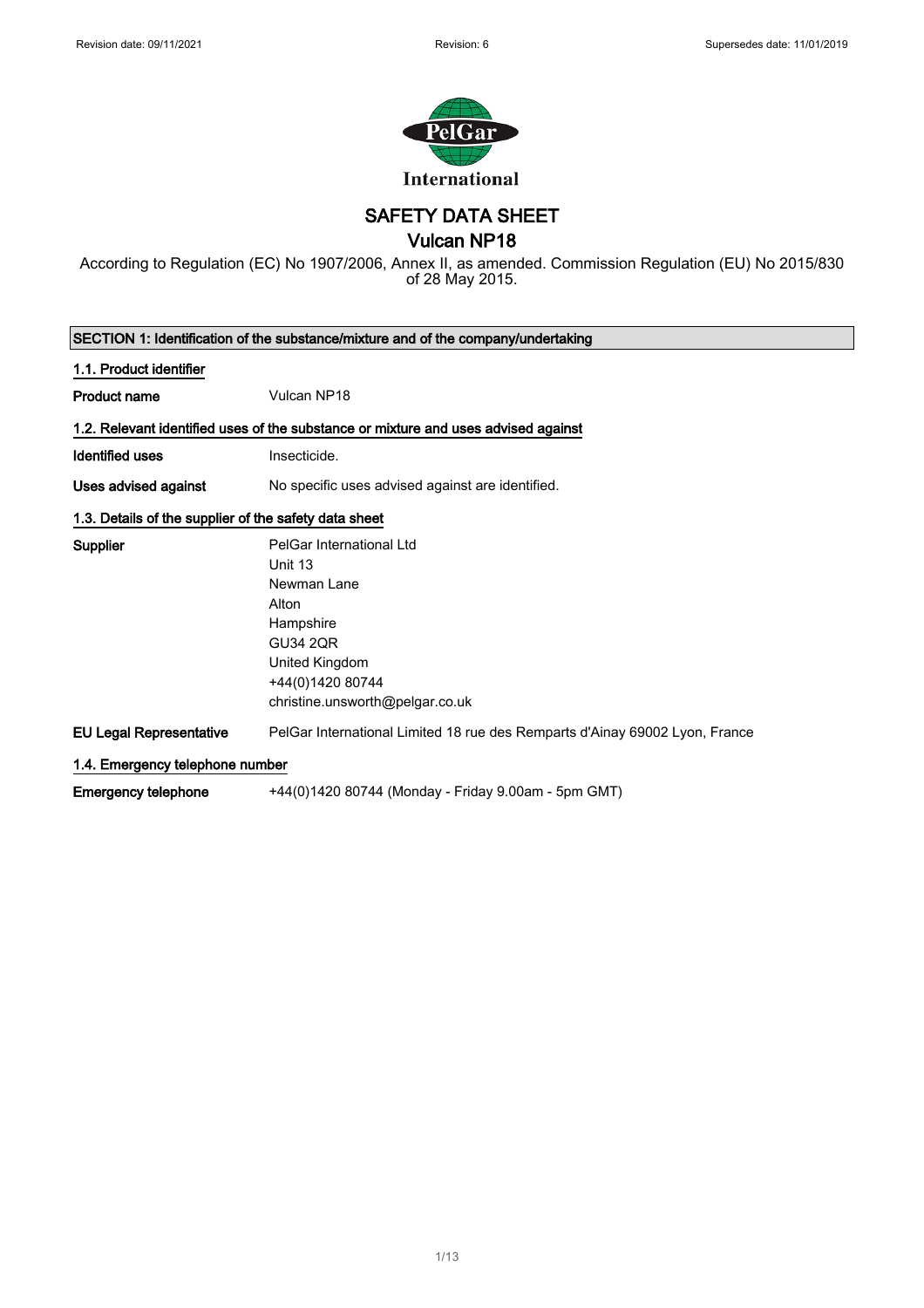| National emergency telephone Austria: +43 1 406 43 43 |                                                                         |
|-------------------------------------------------------|-------------------------------------------------------------------------|
| number                                                | Belgium: 070 245 245                                                    |
|                                                       | Bulgaria: +359 2 9154 233                                               |
|                                                       | Croatia: +3851 2348 342                                                 |
|                                                       | <b>Cyprus: 1401</b>                                                     |
|                                                       | Czech Republic: +420 224 919 293, +420 224 915 402                      |
|                                                       | Denmark: +45 8212 1212                                                  |
|                                                       | Estonia: 16662                                                          |
|                                                       | Finland: 0800 147 111                                                   |
|                                                       | France: +33 (0) 145 42 59 59                                            |
|                                                       | Germany: +44 (0)1420 80744 (9am-5pm Monday- Friday GMT)                 |
|                                                       | Greece: (0030) 2107793777                                               |
|                                                       | Hungary: +36-80-201-199                                                 |
|                                                       | Iceland: (+354) 543 1000 / 112                                          |
|                                                       | Ireland: Members of Public: +353 (01) 809 2166. (8am-10pm daily)        |
|                                                       | Ireland: Healthcare Professionals: +353 (01) 809 2566 (24 hour service) |
|                                                       | Italy: 0382-24444                                                       |
|                                                       | Latvia: +371 67042473                                                   |
|                                                       | Liechtenstein: +44 (0)1420 80744 (9am-5pm Monday- Friday GMT)           |
|                                                       | Lithuania: +370 (85) 2362052                                            |
|                                                       | Luxembourg: 8002 5500                                                   |
|                                                       | Malta: +44 (0)1420 80744 (9am-5pm Monday- Friday GMT)                   |
|                                                       | Netherlands: +31(0)30 274 8888 Healthcare Professionals only            |
|                                                       | Norway: 22 59 13 00                                                     |
|                                                       | Poland: +44 (0)1420 80744 (9am-5pm Monday- Friday GMT)                  |
|                                                       | Portugal: +351 800 250 250                                              |
|                                                       | Romania: +40213183606                                                   |
|                                                       | Slovakia: +421 2 5477 4166                                              |
|                                                       | Slovenia: 112                                                           |
|                                                       | Spain: +34 91 562 04 20                                                 |
|                                                       | Sweden: 112 - Begär Giftinformation                                     |

#### SECTION 2: Hazards identification

| 2.1. Classification of the substance or mixture |                                                          |
|-------------------------------------------------|----------------------------------------------------------|
| Classification (EC 1272/2008)                   |                                                          |
| <b>Physical hazards</b>                         | Not Classified                                           |
| <b>Health hazards</b>                           | Skin Irrit. 2 - H315 STOT SE 3 - H336 Asp. Tox. 1 - H304 |
| <b>Environmental hazards</b>                    | Aquatic Acute 1 - H400 Aquatic Chronic 1 - H410          |
| 2.2. Label elements                             |                                                          |
| <b>Hazard pictograms</b>                        |                                                          |
| Signal word                                     | Danger                                                   |

Hazard statements **H315 Causes skin irritation**. H336 May cause drowsiness or dizziness. H304 May be fatal if swallowed and enters airways. H410 Very toxic to aquatic life with long lasting effects.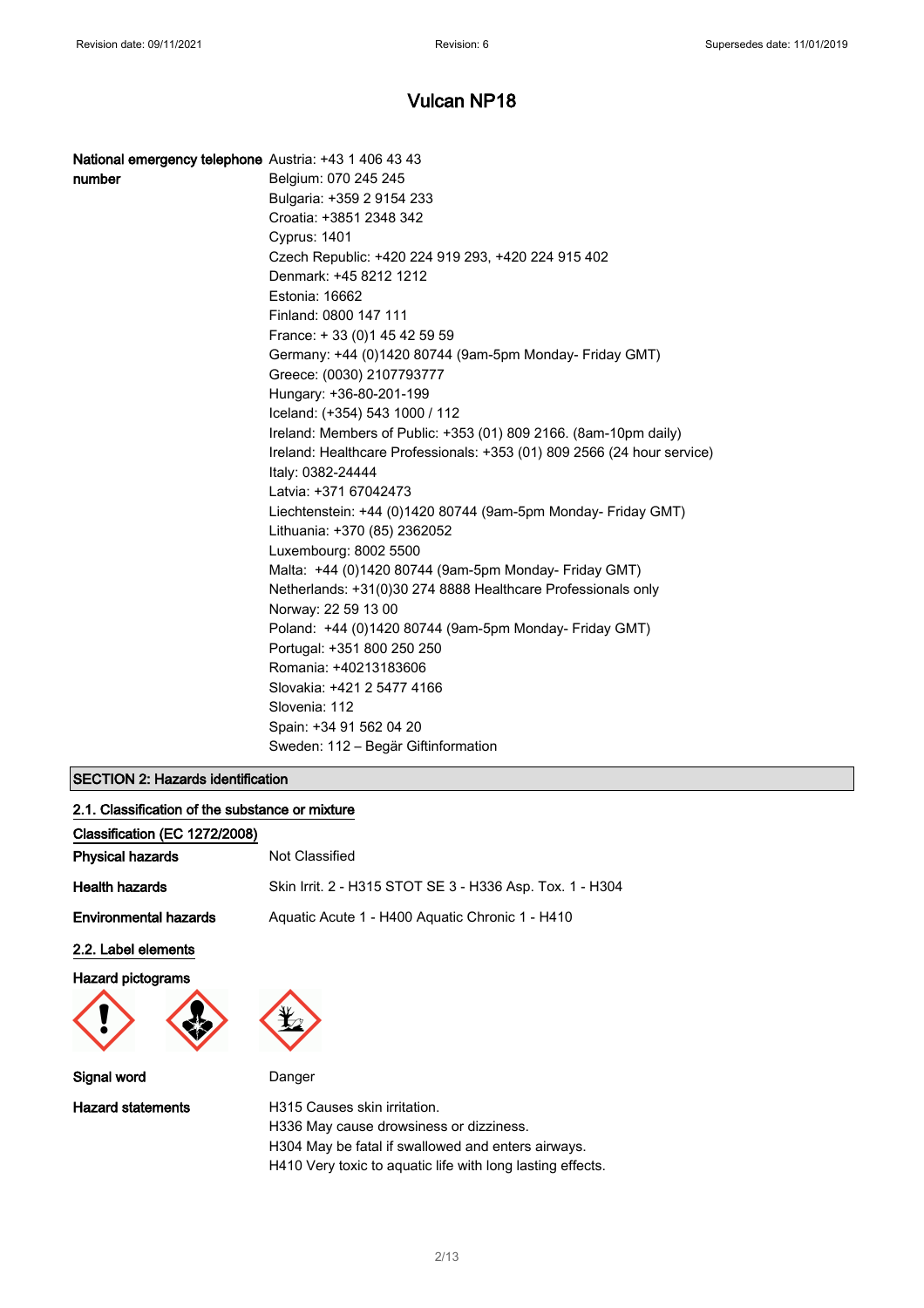| <b>Precautionary statements</b> | P <sub>102</sub> Keep out of reach of children.<br>P264 Wash contaminated skin thoroughly after handling.<br>P273 Avoid release to the environment.<br>P280 Wear protective gloves/ protective clothing/ eye protection/ face protection.<br>P262 Do not get in eyes, on skin, or on clothing.<br>P260 Do not breathe vapour/ spray.<br>P301+P330+P331 IF SWALLOWED: Rinse mouth. Do NOT induce vomiting.<br>P301+P310 IF SWALLOWED: Immediately call a POISON CENTER/ doctor.<br>P305+P351+P338 IF IN EYES: Rinse cautiously with water for several minutes. Remove<br>contact lenses, if present and easy to do. Continue rinsing.<br>P302+P352 IF ON SKIN: Wash with plenty of water.<br>P404 Store in a closed container.<br>P401 Store in accordance with national regulations.<br>P501 Dispose of contents/ container in accordance with national regulations. |
|---------------------------------|----------------------------------------------------------------------------------------------------------------------------------------------------------------------------------------------------------------------------------------------------------------------------------------------------------------------------------------------------------------------------------------------------------------------------------------------------------------------------------------------------------------------------------------------------------------------------------------------------------------------------------------------------------------------------------------------------------------------------------------------------------------------------------------------------------------------------------------------------------------------|
| UFI                             | UFI: 5M90-J0YQ-Y002-GSTP                                                                                                                                                                                                                                                                                                                                                                                                                                                                                                                                                                                                                                                                                                                                                                                                                                             |
| Contains                        | Distillates(petroleum) hydrotreated                                                                                                                                                                                                                                                                                                                                                                                                                                                                                                                                                                                                                                                                                                                                                                                                                                  |

#### 2.3. Other hazards

This product does not contain any substances classified as PBT or vPvB.

### SECTION 3: Composition/information on ingredients

#### 3.2. Mixtures

## Distillates(petroleum) hydrotreated 60-100%

CAS number: 64742-47-8

#### Classification

Skin Irrit. 2 - H315 STOT SE 3 - H336 Asp. Tox. 1 - H304 Aquatic Chronic 2 - H411

| Aquatic Unronic 2 - H411                        |                          |          |
|-------------------------------------------------|--------------------------|----------|
|                                                 |                          |          |
| PIPERONYL BUTOXIDE                              |                          | $1 - 5%$ |
| CAS number: 51-03-6                             | EC number: 200-076-7     |          |
| M factor (Acute) = $1$                          | M factor (Chronic) = $1$ |          |
| <b>Classification</b><br>Aquatic Acute 1 - H400 |                          |          |

#### Aquatic Acute 1 - H400 Aquatic Chronic 1 - H410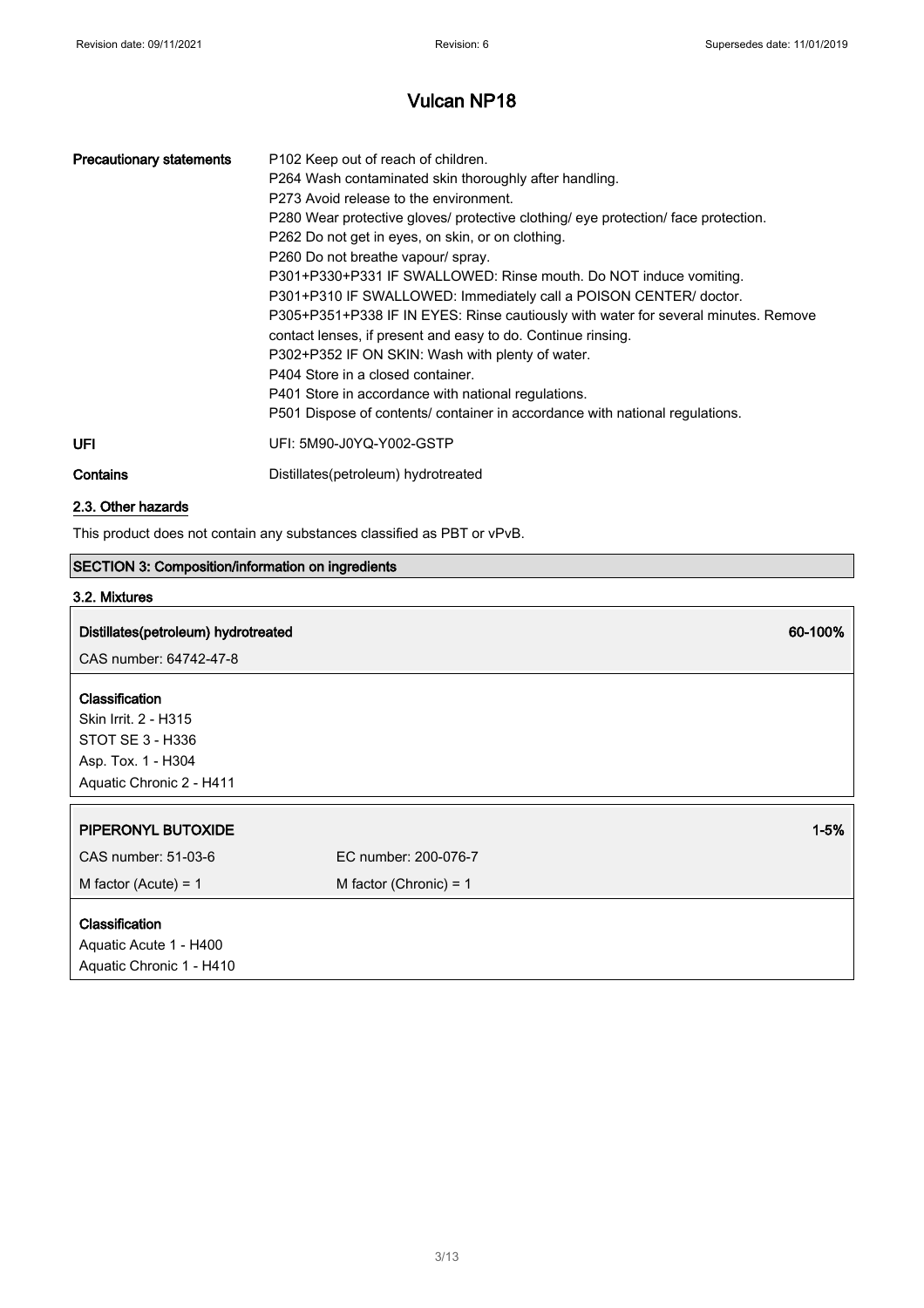| Pyrethrum 50% Pale Extract (Chrysanthemum<br>cinerariaefolium extract in Petroleum Distillates - from open<br>and mature flowers of Tanacetum cinerariifolium obtained<br>with supercritical carbondioxide) |                            | $1\%$ |
|-------------------------------------------------------------------------------------------------------------------------------------------------------------------------------------------------------------|----------------------------|-------|
| CAS number: 89997-63-7                                                                                                                                                                                      | FC number: 289-699-3       |       |
| M factor (Acute) = $100$                                                                                                                                                                                    | M factor (Chronic) = $100$ |       |
| <b>Classification</b><br>Acute Tox. 4 - H302<br>Acute Tox. 4 - H332<br>Skin Sens. 1B - H317<br>Asp. Tox. 1 - H304<br>Aquatic Acute 1 - H400<br>Aquatic Chronic 1 - H410                                     |                            |       |

The full text for all hazard statements is displayed in Section 16.

## SECTION 4: First aid measures

## 4.1. Description of first aid measures

| <b>General information</b> | Get medical attention if any discomfort continues. Show this Safety Data Sheet to the medical<br>personnel.                                                                                                                                                                                                                                                                                                                                                                                                                                                                                   |
|----------------------------|-----------------------------------------------------------------------------------------------------------------------------------------------------------------------------------------------------------------------------------------------------------------------------------------------------------------------------------------------------------------------------------------------------------------------------------------------------------------------------------------------------------------------------------------------------------------------------------------------|
| <b>Inhalation</b>          | Move affected person to fresh air and keep warm and at rest in a position comfortable for<br>breathing. Maintain an open airway. Loosen tight clothing such as collar, tie or belt. When<br>breathing is difficult, properly trained personnel may assist affected person by administering<br>oxygen. Get medical attention. Place unconscious person on their side in the recovery<br>position and ensure breathing can take place.                                                                                                                                                          |
| Ingestion                  | Rinse mouth thoroughly with water. Give a few small glasses of water or milk to drink. Stop if<br>the affected person feels sick as vomiting may be dangerous. Never give anything by mouth<br>to an unconscious person. Place unconscious person on their side in the recovery position<br>and ensure breathing can take place. Keep affected person under observation. Get medical<br>attention if symptoms are severe or persist. Do not induce vomiting. If vomiting occurs, the<br>head should be kept low so that vomit does not enter the lungs. Get medical attention<br>immediately. |
| Skin contact               | Rinse with water.                                                                                                                                                                                                                                                                                                                                                                                                                                                                                                                                                                             |
| Eye contact                | Remove any contact lenses and open eyelids wide apart. Rinse with water. Get medical<br>attention if any discomfort continues.                                                                                                                                                                                                                                                                                                                                                                                                                                                                |
| Protection of first aiders | First aid personnel should wear appropriate protective equipment during any rescue.                                                                                                                                                                                                                                                                                                                                                                                                                                                                                                           |
|                            | 4.2. Most important symptoms and effects, both acute and delayed                                                                                                                                                                                                                                                                                                                                                                                                                                                                                                                              |
| <b>General information</b> | The severity of the symptoms described will vary dependent on the concentration and the<br>length of exposure.                                                                                                                                                                                                                                                                                                                                                                                                                                                                                |
| Inhalation                 | A single exposure may cause the following adverse effects: Headache. Nausea, vomiting.<br>Central nervous system depression. Drowsiness, dizziness, disorientation, vertigo. Narcotic<br>effect.                                                                                                                                                                                                                                                                                                                                                                                              |
| Ingestion                  | May cause irritation. Aspiration hazard if swallowed. Entry into the lungs following ingestion or<br>vomiting may cause chemical pneumonitis.                                                                                                                                                                                                                                                                                                                                                                                                                                                 |
| <b>Skin contact</b>        | Redness. Irritating to skin.                                                                                                                                                                                                                                                                                                                                                                                                                                                                                                                                                                  |
| Eye contact                | No specific symptoms known. May be slightly irritating to eyes.                                                                                                                                                                                                                                                                                                                                                                                                                                                                                                                               |
|                            |                                                                                                                                                                                                                                                                                                                                                                                                                                                                                                                                                                                               |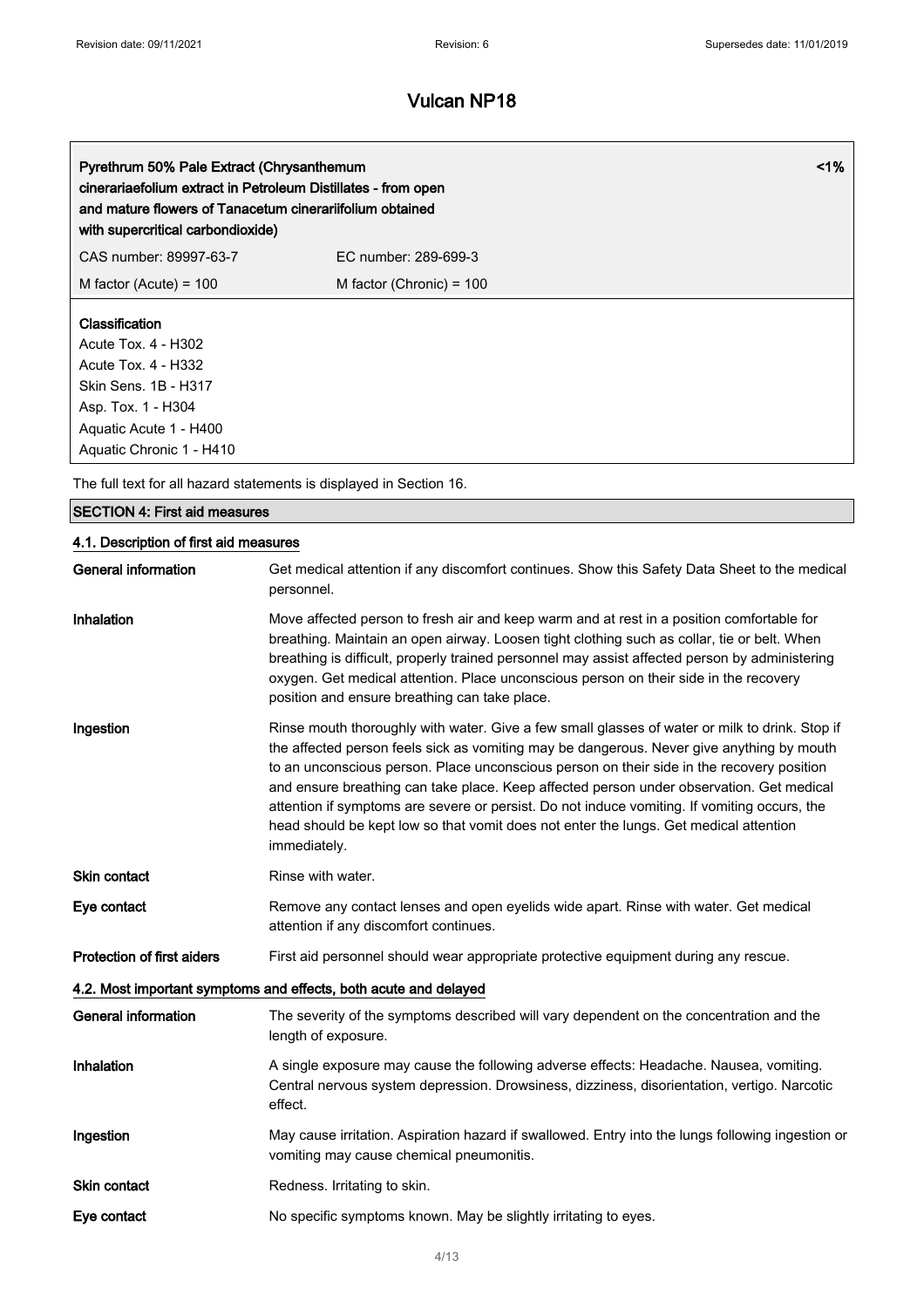### 4.3. Indication of any immediate medical attention and special treatment needed

| Notes for the doctor                                       | Treat symptomatically.                                                                                                                                                                                                                                                                                                                                                                                                                                                                                                                                                                                                                                                                                                                     |  |
|------------------------------------------------------------|--------------------------------------------------------------------------------------------------------------------------------------------------------------------------------------------------------------------------------------------------------------------------------------------------------------------------------------------------------------------------------------------------------------------------------------------------------------------------------------------------------------------------------------------------------------------------------------------------------------------------------------------------------------------------------------------------------------------------------------------|--|
| <b>SECTION 5: Firefighting measures</b>                    |                                                                                                                                                                                                                                                                                                                                                                                                                                                                                                                                                                                                                                                                                                                                            |  |
| 5.1. Extinguishing media                                   |                                                                                                                                                                                                                                                                                                                                                                                                                                                                                                                                                                                                                                                                                                                                            |  |
| Suitable extinguishing media                               | The product is not flammable. Extinguish with alcohol-resistant foam, carbon dioxide, dry<br>powder or water fog. Use fire-extinguishing media suitable for the surrounding fire.                                                                                                                                                                                                                                                                                                                                                                                                                                                                                                                                                          |  |
| Unsuitable extinguishing<br>media                          | Do not use water jet as an extinguisher, as this will spread the fire.                                                                                                                                                                                                                                                                                                                                                                                                                                                                                                                                                                                                                                                                     |  |
| 5.2. Special hazards arising from the substance or mixture |                                                                                                                                                                                                                                                                                                                                                                                                                                                                                                                                                                                                                                                                                                                                            |  |
| Specific hazards                                           | Containers can burst violently or explode when heated, due to excessive pressure build-up.                                                                                                                                                                                                                                                                                                                                                                                                                                                                                                                                                                                                                                                 |  |
| <b>Hazardous combustion</b><br>products                    | Thermal decomposition or combustion products may include the following substances:<br>Harmful gases or vapours.                                                                                                                                                                                                                                                                                                                                                                                                                                                                                                                                                                                                                            |  |
| 5.3. Advice for firefighters                               |                                                                                                                                                                                                                                                                                                                                                                                                                                                                                                                                                                                                                                                                                                                                            |  |
| Protective actions during<br>firefighting                  | Avoid breathing fire gases or vapours. Evacuate area. Keep upwind to avoid inhalation of<br>gases, vapours, fumes and smoke. Ventilate closed spaces before entering them. Cool<br>containers exposed to heat with water spray and remove them from the fire area if it can be<br>done without risk. Cool containers exposed to flames with water until well after the fire is out.<br>If a leak or spill has not ignited, use water spray to disperse vapours and protect men stopping<br>the leak. Avoid discharge to the aquatic environment. Control run-off water by containing and<br>keeping it out of sewers and watercourses. If risk of water pollution occurs, notify appropriate<br>authorities.                               |  |
| Special protective equipment<br>for firefighters           | Wear positive-pressure self-contained breathing apparatus (SCBA) and appropriate protective<br>clothing. Firefighter's clothing conforming to European standard EN469 (including helmets,<br>protective boots and gloves) will provide a basic level of protection for chemical incidents.                                                                                                                                                                                                                                                                                                                                                                                                                                                 |  |
| <b>SECTION 6: Accidental release measures</b>              |                                                                                                                                                                                                                                                                                                                                                                                                                                                                                                                                                                                                                                                                                                                                            |  |
|                                                            | 6.1. Personal precautions, protective equipment and emergency procedures                                                                                                                                                                                                                                                                                                                                                                                                                                                                                                                                                                                                                                                                   |  |
| <b>Personal precautions</b>                                | Wear protective clothing as described in Section 8 of this safety data sheet. No action shall be<br>taken without appropriate training or involving any personal risk. Do not touch or walk into<br>spilled material. Avoid inhalation of vapours and spray/mists. Use suitable respiratory<br>protection if ventilation is inadequate.                                                                                                                                                                                                                                                                                                                                                                                                    |  |
| 6.2. Environmental precautions                             |                                                                                                                                                                                                                                                                                                                                                                                                                                                                                                                                                                                                                                                                                                                                            |  |
| <b>Environmental precautions</b>                           | Avoid discharge into drains or watercourses or onto the ground. Avoid discharge to the<br>aquatic environment.                                                                                                                                                                                                                                                                                                                                                                                                                                                                                                                                                                                                                             |  |
| 6.3. Methods and material for containment and cleaning up  |                                                                                                                                                                                                                                                                                                                                                                                                                                                                                                                                                                                                                                                                                                                                            |  |
| Methods for cleaning up                                    | Wear protective clothing as described in Section 8 of this safety data sheet. Clear up spills<br>immediately and dispose of waste safely. Small Spillages: Collect spillage. Large Spillages:<br>Absorb spillage with non-combustible, absorbent material. The contaminated absorbent may<br>pose the same hazard as the spilled material. Collect and place in suitable waste disposal<br>containers and seal securely. Label the containers containing waste and contaminated<br>materials and remove from the area as soon as possible. Flush contaminated area with plenty<br>of water. Wash thoroughly after dealing with a spillage. Dangerous for the environment. Do<br>not empty into drains. For waste disposal, see Section 13. |  |

## 6.4. Reference to other sections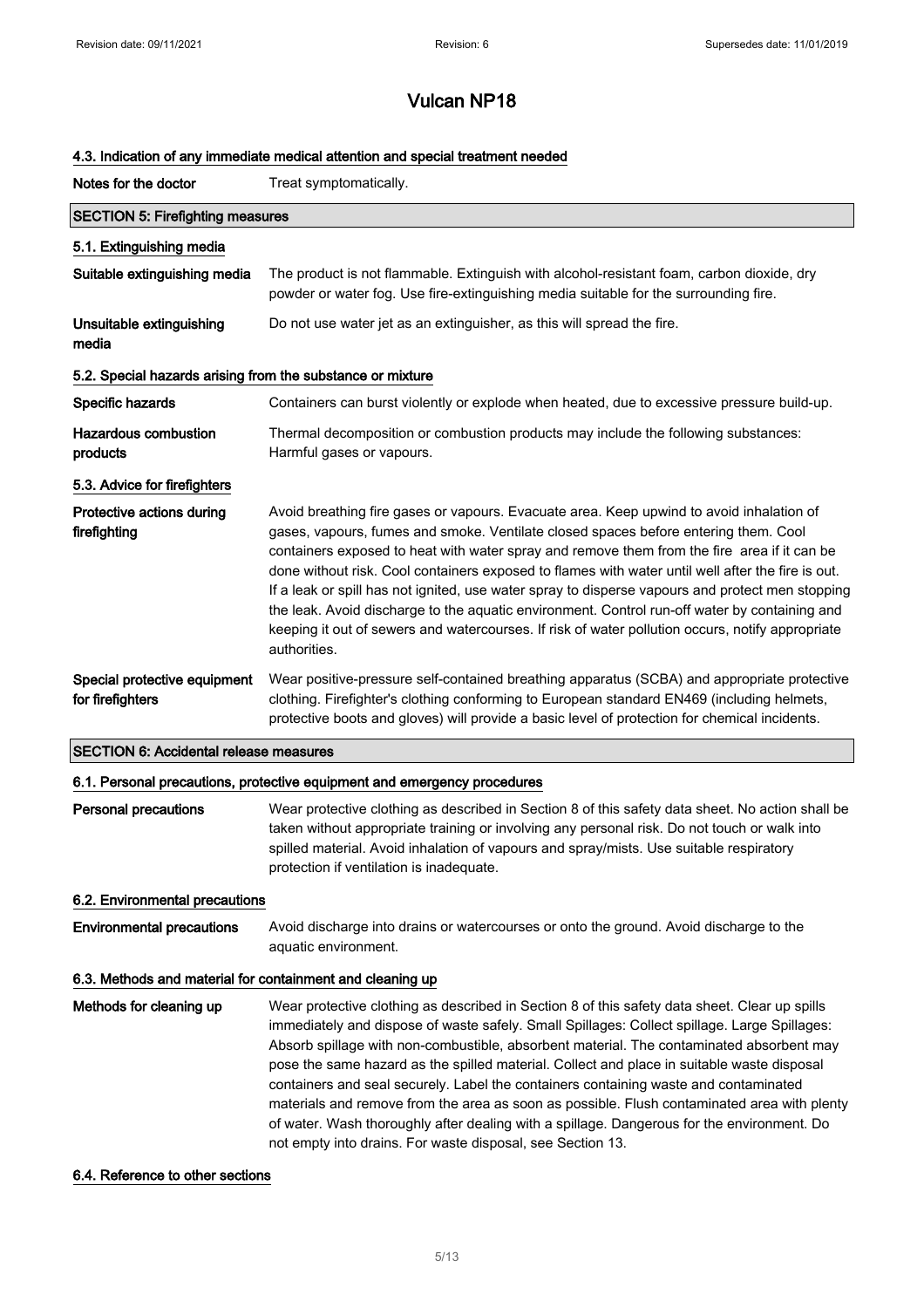| Reference to other sections                                       | For personal protection, see Section 8. See Section 11 for additional information on health<br>hazards. See Section 12 for additional information on ecological hazards. For waste disposal,<br>see Section 13.                                                                                                                                                                                                                                                                                                                                                                                         |  |
|-------------------------------------------------------------------|---------------------------------------------------------------------------------------------------------------------------------------------------------------------------------------------------------------------------------------------------------------------------------------------------------------------------------------------------------------------------------------------------------------------------------------------------------------------------------------------------------------------------------------------------------------------------------------------------------|--|
| <b>SECTION 7: Handling and storage</b>                            |                                                                                                                                                                                                                                                                                                                                                                                                                                                                                                                                                                                                         |  |
| 7.1. Precautions for safe handling                                |                                                                                                                                                                                                                                                                                                                                                                                                                                                                                                                                                                                                         |  |
| <b>Usage precautions</b>                                          | Keep out of the reach of children. Read and follow manufacturer's recommendations. Wear<br>protective clothing as described in Section 8 of this safety data sheet. Keep away from food,<br>drink and animal feeding stuffs. Handle all packages and containers carefully to minimise<br>spills. Keep container tightly sealed when not in use. Avoid the formation of mists. Avoid<br>discharge to the aquatic environment. Do not handle until all safety precautions have been<br>read and understood. Do not handle broken packages without protective equipment. Do not<br>reuse empty containers. |  |
| Advice on general<br>occupational hygiene                         | Wash promptly if skin becomes contaminated. Take off contaminated clothing. Wash<br>contaminated clothing before reuse.                                                                                                                                                                                                                                                                                                                                                                                                                                                                                 |  |
| 7.2. Conditions for safe storage, including any incompatibilities |                                                                                                                                                                                                                                                                                                                                                                                                                                                                                                                                                                                                         |  |
| <b>Storage precautions</b>                                        | Store away from incompatible materials (see Section 10). Keep only in the original container.<br>Keep container tightly closed, in a cool, well ventilated place. Keep containers upright. Protect<br>containers from damage. Keep away from food, drink and animal feeding stuffs.                                                                                                                                                                                                                                                                                                                     |  |
| Storage class                                                     | Miscellaneous hazardous material storage.                                                                                                                                                                                                                                                                                                                                                                                                                                                                                                                                                               |  |
| 7.3. Specific end use(s)                                          |                                                                                                                                                                                                                                                                                                                                                                                                                                                                                                                                                                                                         |  |
| Specific end use(s)                                               | The identified uses for this product are detailed in Section 1.2.                                                                                                                                                                                                                                                                                                                                                                                                                                                                                                                                       |  |
| <b>SECTION 8: Exposure controls/Personal protection</b>           |                                                                                                                                                                                                                                                                                                                                                                                                                                                                                                                                                                                                         |  |
| 8.1. Control parameters                                           |                                                                                                                                                                                                                                                                                                                                                                                                                                                                                                                                                                                                         |  |
| 8.2. Exposure controls                                            |                                                                                                                                                                                                                                                                                                                                                                                                                                                                                                                                                                                                         |  |
| Protective equipment                                              |                                                                                                                                                                                                                                                                                                                                                                                                                                                                                                                                                                                                         |  |
|                                                                   |                                                                                                                                                                                                                                                                                                                                                                                                                                                                                                                                                                                                         |  |
| Appropriate engineering<br>controls                               | Provide adequate general and local exhaust ventilation. Ensure the ventilation system is<br>regularly maintained and tested. Good general ventilation should be adequate to control<br>worker exposure to airborne contaminants. Observe any occupational exposure limits for the<br>product or ingredients.                                                                                                                                                                                                                                                                                            |  |
| Personal protection                                               | Body protection must be chosen depending on activity and possible exposure, for example<br>apron, protecting boots, chemical-protection suit.                                                                                                                                                                                                                                                                                                                                                                                                                                                           |  |
| Eye/face protection                                               | Unless the assessment indicates a higher degree of protection is required, the following<br>protection should be worn: Tight-fitting safety glasses.                                                                                                                                                                                                                                                                                                                                                                                                                                                    |  |
| Hand protection                                                   | Wear protective gloves. The most suitable glove should be chosen in consultation with the<br>glove supplier/manufacturer, who can provide information about the breakthrough time of the<br>glove material. To protect hands from chemicals, gloves should comply with European<br>Standard EN374. Considering the data specified by the glove manufacturer, check during use<br>that the gloves are retaining their protective properties and change them as soon as any<br>deterioration is detected. Frequent changes are recommended.                                                               |  |
| Other skin and body<br>protection                                 | Wear appropriate clothing to prevent repeated or prolonged skin contact.                                                                                                                                                                                                                                                                                                                                                                                                                                                                                                                                |  |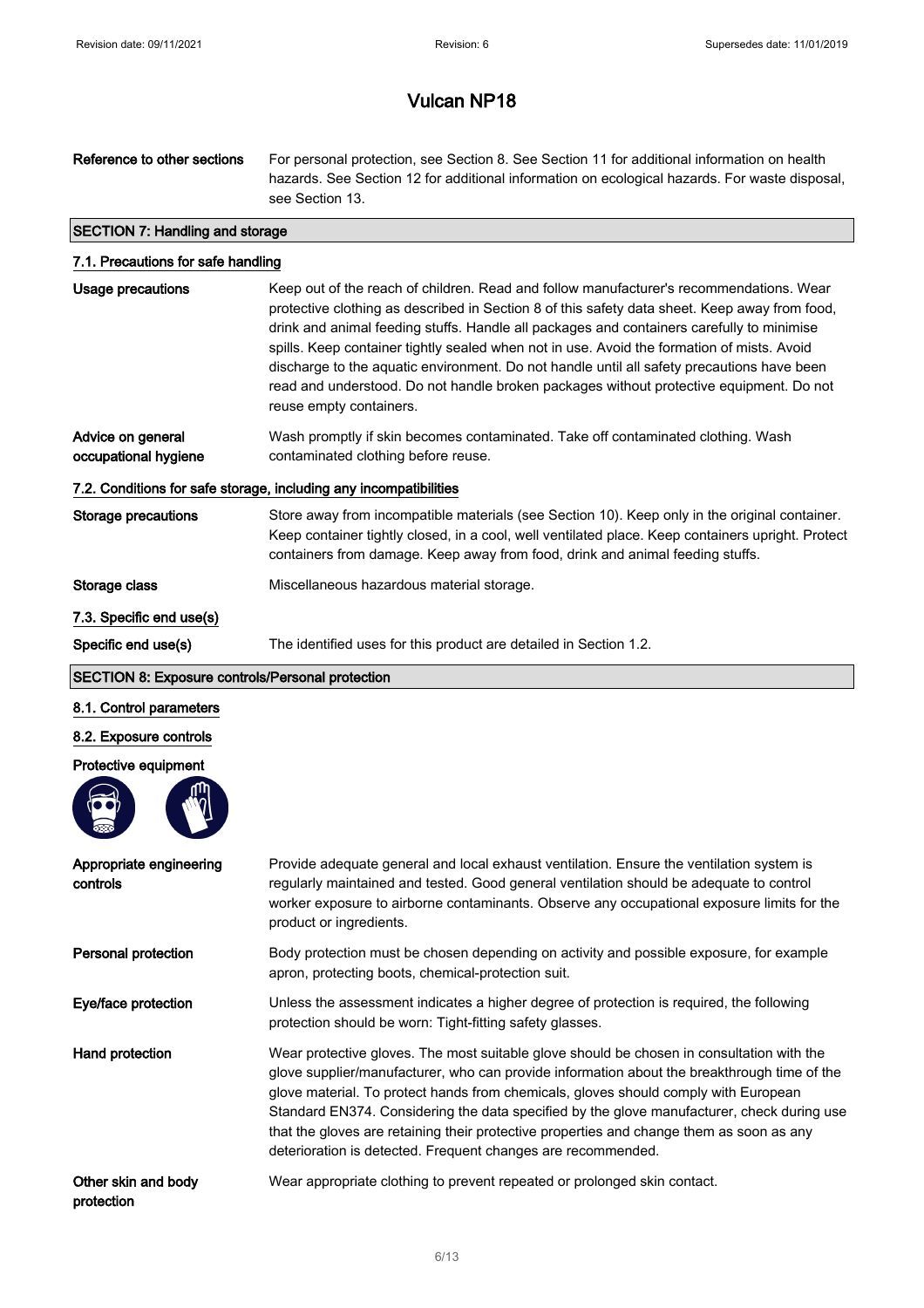| <b>Hygiene measures</b>                   | Wash after use and before eating, smoking and using the toilet. Do not eat, drink or smoke<br>when using this product.                                                                                                                                                                                                                                                                                                                                                                                          |
|-------------------------------------------|-----------------------------------------------------------------------------------------------------------------------------------------------------------------------------------------------------------------------------------------------------------------------------------------------------------------------------------------------------------------------------------------------------------------------------------------------------------------------------------------------------------------|
| Respiratory protection                    | Ensure all respiratory protective equipment is suitable for its intended use and is 'CE'-marked.<br>Check that the respirator fits tightly and the filter is changed regularly. Gas and combination<br>filter cartridges should comply with European Standard EN14387. Full face mask respirators<br>with replaceable filter cartridges should comply with European Standard EN136. Half mask<br>and quarter mask respirators with replaceable filter cartridges should comply with European<br>Standard EN140. |
| <b>Environmental exposure</b><br>controls | Keep container tightly sealed when not in use. Emissions from ventilation or work process<br>equipment should be checked to ensure they comply with the requirements of environmental<br>protection legislation. In some cases, fume scrubbers, filters or engineering modifications to<br>the process equipment will be necessary to reduce emissions to acceptable levels.                                                                                                                                    |

## SECTION 9: Physical and chemical properties

| 9.1. Information on basic physical and chemical properties |                                 |  |
|------------------------------------------------------------|---------------------------------|--|
| Appearance                                                 | Liquid.                         |  |
| Colour                                                     | Yellow.                         |  |
| Odour                                                      | Aromatic hydrocarbons.          |  |
| Odour threshold                                            | No information available.       |  |
| рH                                                         | No information available.       |  |
| <b>Melting point</b>                                       | No information available.       |  |
| Initial boiling point and range                            | 150 - 290 Deg C                 |  |
| Flash point                                                | 66 - 67 Deg C                   |  |
| <b>Evaporation rate</b>                                    | No information available.       |  |
| <b>Evaporation factor</b>                                  | No information available.       |  |
| Flammability (solid, gas)                                  | No information available.       |  |
| Upper/lower flammability or<br>explosive limits            | No information available.       |  |
| Other flammability                                         | No information available.       |  |
| Vapour pressure                                            | 1 - 21 kPa at 37.8 Deg C        |  |
| Vapour density                                             | No information available.       |  |
| <b>Relative density</b>                                    | No information available.       |  |
| <b>Bulk density</b>                                        | 0.81 - 0.828 g/cm3 at 15 Deg C  |  |
| Solubility(ies)                                            | No information available.       |  |
| <b>Partition coefficient</b>                               | No information available.       |  |
| Auto-ignition temperature                                  | >220 Deg C                      |  |
| <b>Decomposition Temperature</b>                           | No information available.       |  |
| <b>Viscosity</b>                                           | No information available.       |  |
| <b>Explosive properties</b>                                | Not considered to be explosive. |  |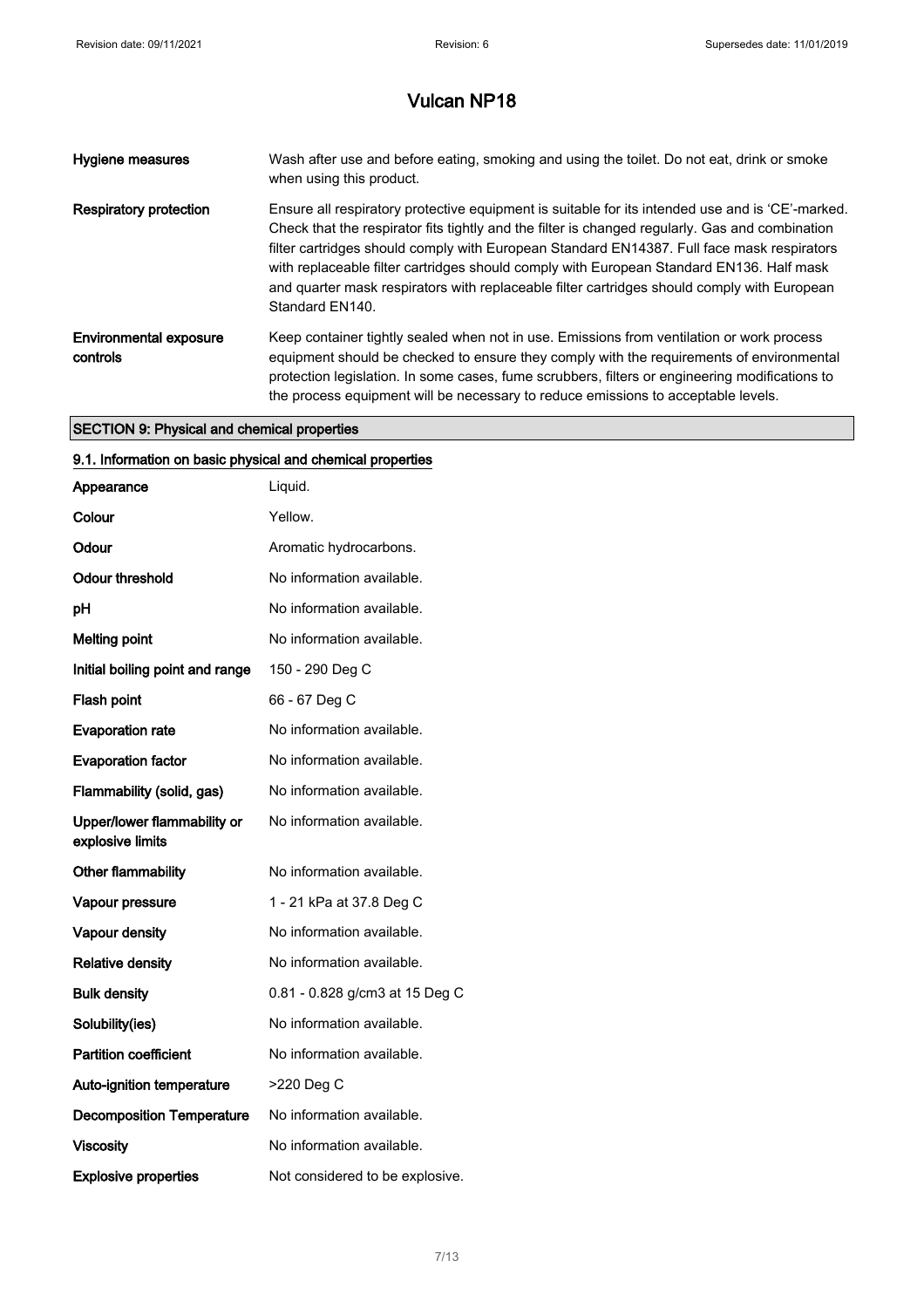| of a flame                                                          | <b>Explosive under the influence</b> Not considered to be explosive.                                                                                                                                                                                                                                                                                                                                                                                                                                                                                                                                                                                                                                           |
|---------------------------------------------------------------------|----------------------------------------------------------------------------------------------------------------------------------------------------------------------------------------------------------------------------------------------------------------------------------------------------------------------------------------------------------------------------------------------------------------------------------------------------------------------------------------------------------------------------------------------------------------------------------------------------------------------------------------------------------------------------------------------------------------|
| <b>Oxidising properties</b>                                         | Not determined.                                                                                                                                                                                                                                                                                                                                                                                                                                                                                                                                                                                                                                                                                                |
| 9.2. Other information                                              |                                                                                                                                                                                                                                                                                                                                                                                                                                                                                                                                                                                                                                                                                                                |
| <b>SECTION 10: Stability and reactivity</b>                         |                                                                                                                                                                                                                                                                                                                                                                                                                                                                                                                                                                                                                                                                                                                |
| 10.1. Reactivity                                                    |                                                                                                                                                                                                                                                                                                                                                                                                                                                                                                                                                                                                                                                                                                                |
| Reactivity                                                          | See the other subsections of this section for further details.                                                                                                                                                                                                                                                                                                                                                                                                                                                                                                                                                                                                                                                 |
| 10.2. Chemical stability                                            |                                                                                                                                                                                                                                                                                                                                                                                                                                                                                                                                                                                                                                                                                                                |
| <b>Stability</b>                                                    | Stable at normal ambient temperatures and when used as recommended. Stable under the<br>prescribed storage conditions.                                                                                                                                                                                                                                                                                                                                                                                                                                                                                                                                                                                         |
| 10.3. Possibility of hazardous reactions                            |                                                                                                                                                                                                                                                                                                                                                                                                                                                                                                                                                                                                                                                                                                                |
| Possibility of hazardous<br>reactions                               | No potentially hazardous reactions known.                                                                                                                                                                                                                                                                                                                                                                                                                                                                                                                                                                                                                                                                      |
| 10.4. Conditions to avoid                                           |                                                                                                                                                                                                                                                                                                                                                                                                                                                                                                                                                                                                                                                                                                                |
| Conditions to avoid                                                 | There are no known conditions that are likely to result in a hazardous situation.                                                                                                                                                                                                                                                                                                                                                                                                                                                                                                                                                                                                                              |
| 10.5. Incompatible materials                                        |                                                                                                                                                                                                                                                                                                                                                                                                                                                                                                                                                                                                                                                                                                                |
| <b>Materials to avoid</b>                                           | No specific material or group of materials is likely to react with the product to produce a<br>hazardous situation.                                                                                                                                                                                                                                                                                                                                                                                                                                                                                                                                                                                            |
| 10.6. Hazardous decomposition products                              |                                                                                                                                                                                                                                                                                                                                                                                                                                                                                                                                                                                                                                                                                                                |
| Hazardous decomposition<br>products                                 | Does not decompose when used and stored as recommended. Thermal decomposition or<br>combustion products may include the following substances: Harmful gases or vapours.                                                                                                                                                                                                                                                                                                                                                                                                                                                                                                                                        |
| <b>SECTION 11: Toxicological information</b>                        |                                                                                                                                                                                                                                                                                                                                                                                                                                                                                                                                                                                                                                                                                                                |
| 11.1. Information on toxicological effects                          |                                                                                                                                                                                                                                                                                                                                                                                                                                                                                                                                                                                                                                                                                                                |
| <b>Toxicological effects</b>                                        | Low Oral, Dermal and Inhalation toxicity for Petroleum distillate. Category 4 Oral, Dermal and<br>Inhalation toxicity for the Chrysanthemum cinerariaefolium extract. Thus as the product<br>mixture contains very low quantities of Chrysanthemum cinerariaefolium extract it is not<br>considered toxic. However if you get large amounts of Chrysanthemum cinerariaefolium<br>extract on your skin you may get feelings of numbness, itching, burning, stinging, tingling or<br>warmth. If Chrysanthemum cinerariaefolium extract enter your body you might also<br>experience dizziness, headache, nausea, muscle twitching, reduced energy and changes in<br>awareness that might last for several hours. |
| Acute toxicity - oral                                               |                                                                                                                                                                                                                                                                                                                                                                                                                                                                                                                                                                                                                                                                                                                |
| Notes (oral LD <sub>50</sub> )                                      | Based on available data the classification criteria are not met.                                                                                                                                                                                                                                                                                                                                                                                                                                                                                                                                                                                                                                               |
| Acute toxicity - dermal<br>Notes (dermal LD <sub>50</sub> )         | Based on available data the classification criteria are not met.                                                                                                                                                                                                                                                                                                                                                                                                                                                                                                                                                                                                                                               |
| Acute toxicity - inhalation<br>Notes (inhalation LC <sub>50</sub> ) | Based on available data the classification criteria are not met.                                                                                                                                                                                                                                                                                                                                                                                                                                                                                                                                                                                                                                               |
| Skin corrosion/irritation<br>Skin corrosion/irritation              | This product is a skin irritant. Prolonged or repeated exposure may cause irritation and                                                                                                                                                                                                                                                                                                                                                                                                                                                                                                                                                                                                                       |
| Animal data                                                         | dermatitis.<br>Irritating.                                                                                                                                                                                                                                                                                                                                                                                                                                                                                                                                                                                                                                                                                     |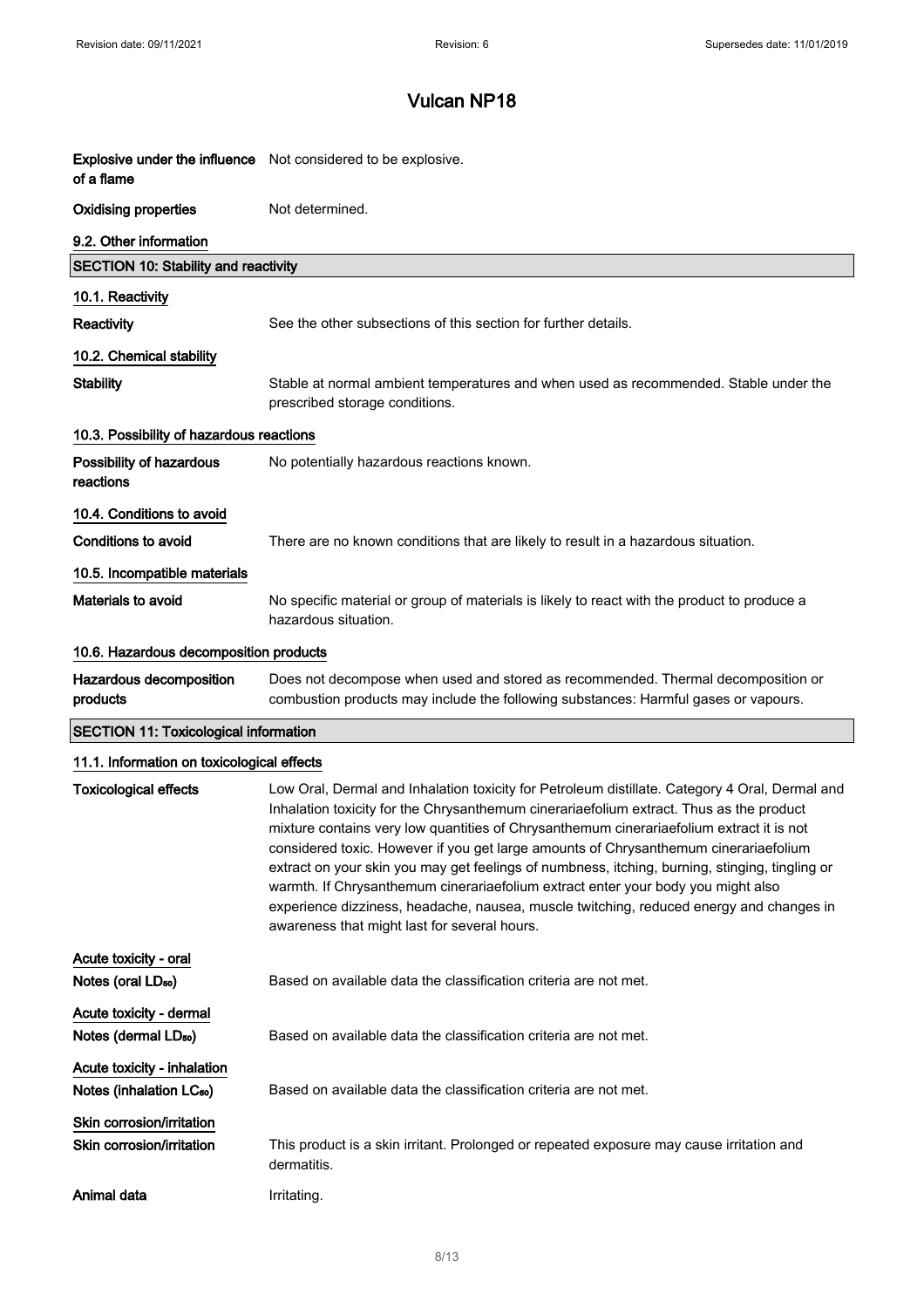| Serious eye damage/irritation<br>Serious eye damage/irritation       | Based on available data the classification criteria are not met.                                                                                                                                 |
|----------------------------------------------------------------------|--------------------------------------------------------------------------------------------------------------------------------------------------------------------------------------------------|
| <b>Respiratory sensitisation</b><br><b>Respiratory sensitisation</b> | Based on available data the classification criteria are not met.                                                                                                                                 |
| Skin sensitisation<br><b>Skin sensitisation</b>                      | Based on available data the classification criteria are not met.                                                                                                                                 |
| Germ cell mutagenicity<br>Genotoxicity - in vitro                    | Based on available data the classification criteria are not met.                                                                                                                                 |
| Carcinogenicity<br>Carcinogenicity                                   | Based on available data the classification criteria are not met.                                                                                                                                 |
| <b>IARC carcinogenicity</b>                                          | None of the ingredients are listed or exempt.                                                                                                                                                    |
| Reproductive toxicity<br>Reproductive toxicity - fertility           | Based on available data the classification criteria are not met.                                                                                                                                 |
| Reproductive toxicity -<br>development                               | Based on available data the classification criteria are not met.                                                                                                                                 |
| Specific target organ toxicity - single exposure                     |                                                                                                                                                                                                  |
| STOT - single exposure                                               | STOT SE 3 - H336 May cause drowsiness or dizziness.                                                                                                                                              |
| <b>Target organs</b>                                                 | Central nervous system                                                                                                                                                                           |
| Specific target organ toxicity - repeated exposure                   |                                                                                                                                                                                                  |
| STOT - repeated exposure                                             | Not classified as a specific target organ toxicant after repeated exposure.                                                                                                                      |
| Aspiration hazard<br>Aspiration hazard                               | Asp. Tox. 1 - H304 May be fatal if swallowed and enters airways. Pneumonia may be the<br>result if vomited material containing solvents reaches the lungs.                                       |
| <b>General information</b>                                           | The severity of the symptoms described will vary dependent on the concentration and the<br>length of exposure.                                                                                   |
| Inhalation                                                           | A single exposure may cause the following adverse effects: Headache. Nausea, vomiting.<br>Central nervous system depression. Drowsiness, dizziness, disorientation, vertigo. Narcotic<br>effect. |
| Ingestion                                                            | May cause irritation. Aspiration hazard if swallowed. Entry into the lungs following ingestion or<br>vomiting may cause chemical pneumonitis.                                                    |
| <b>Skin contact</b>                                                  | Redness. Irritating to skin.                                                                                                                                                                     |
| Eye contact                                                          | No specific symptoms known.                                                                                                                                                                      |
| Route of exposure                                                    | Ingestion Inhalation Skin and/or eye contact                                                                                                                                                     |
| <b>Target organs</b>                                                 | Central nervous system                                                                                                                                                                           |
| <b>SECTION 12: Ecological information</b>                            |                                                                                                                                                                                                  |
| Ecotoxicity                                                          | Films formed on water may affect oxygen transfer and damage organisms. Toxic to fish and<br>Bees.                                                                                                |

# 12.1. Toxicity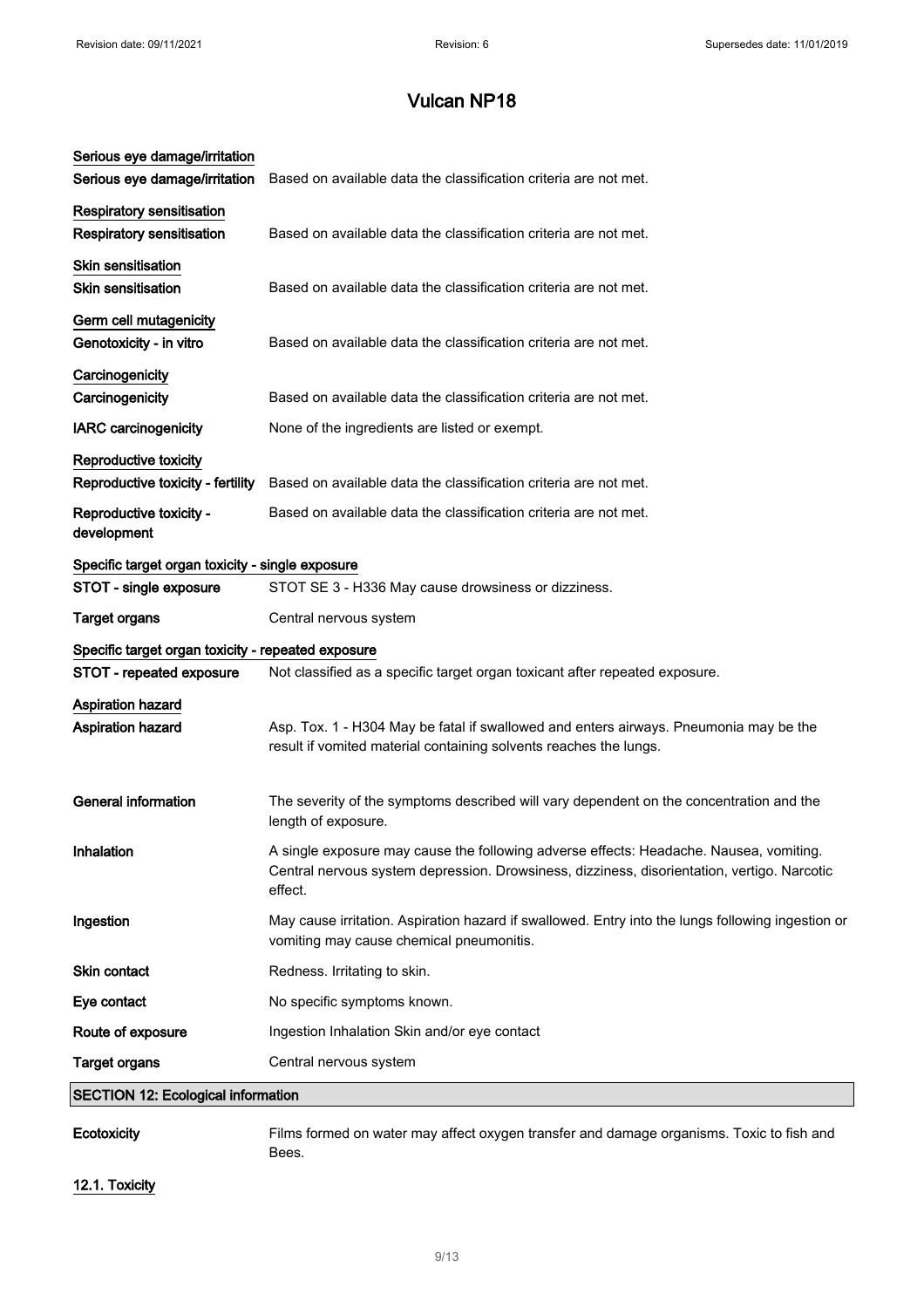| <b>Toxicity</b>                            | Aquatic Acute 1 - H400 Very toxic to aquatic life. Aquatic Chronic 1 - H410 Very toxic to<br>aquatic life with long lasting effects.                                                                                                                                                                                                                                                                                                                                                                                      |
|--------------------------------------------|---------------------------------------------------------------------------------------------------------------------------------------------------------------------------------------------------------------------------------------------------------------------------------------------------------------------------------------------------------------------------------------------------------------------------------------------------------------------------------------------------------------------------|
| 12.2. Persistence and degradability        |                                                                                                                                                                                                                                                                                                                                                                                                                                                                                                                           |
|                                            | Persistence and degradability The degradability of the product is not known.                                                                                                                                                                                                                                                                                                                                                                                                                                              |
| 12.3. Bioaccumulative potential            |                                                                                                                                                                                                                                                                                                                                                                                                                                                                                                                           |
| <b>Bioaccumulative potential</b>           | No data available on bioaccumulation.                                                                                                                                                                                                                                                                                                                                                                                                                                                                                     |
| <b>Partition coefficient</b>               | No information available.                                                                                                                                                                                                                                                                                                                                                                                                                                                                                                 |
| 12.4. Mobility in soil                     |                                                                                                                                                                                                                                                                                                                                                                                                                                                                                                                           |
| <b>Mobility</b>                            | No data available.                                                                                                                                                                                                                                                                                                                                                                                                                                                                                                        |
| 12.5. Results of PBT and vPvB assessment   |                                                                                                                                                                                                                                                                                                                                                                                                                                                                                                                           |
| Results of PBT and vPvB<br>assessment      | The substance does not fulfil all screening criteria for persistence, bioaccumulation and<br>toxicity and hence is not considered to be PBT or vPvB.                                                                                                                                                                                                                                                                                                                                                                      |
| 12.6. Other adverse effects                |                                                                                                                                                                                                                                                                                                                                                                                                                                                                                                                           |
| Other adverse effects                      | None known.                                                                                                                                                                                                                                                                                                                                                                                                                                                                                                               |
| <b>Toxicity of ingredients</b>             |                                                                                                                                                                                                                                                                                                                                                                                                                                                                                                                           |
| <b>SECTION 13: Disposal considerations</b> |                                                                                                                                                                                                                                                                                                                                                                                                                                                                                                                           |
| 13.1. Waste treatment methods              |                                                                                                                                                                                                                                                                                                                                                                                                                                                                                                                           |
| <b>General information</b>                 | The generation of waste should be minimised or avoided wherever possible. Reuse or recycle<br>products wherever possible. This material and its container must be disposed of in a safe<br>way. When handling waste, the safety precautions applying to handling of the product should<br>be considered. Care should be taken when handling emptied containers that have not been<br>thoroughly cleaned or rinsed out. Empty containers or liners may retain some product<br>residues and hence be potentially hazardous. |
| <b>Disposal methods</b>                    | Do not empty into drains. Dispose of surplus products and those that cannot be recycled via a<br>licensed waste disposal contractor. Waste, residues, empty containers, discarded work<br>clothes and contaminated cleaning materials should be collected in designated containers,<br>labelled with their contents. Incineration or landfill should only be considered when recycling is<br>not feasible.                                                                                                                |
| <b>Waste class</b>                         | Waste disposal key number from EWC is 20 01 19 (Pesticides)                                                                                                                                                                                                                                                                                                                                                                                                                                                               |
| <b>SECTION 14: Transport information</b>   |                                                                                                                                                                                                                                                                                                                                                                                                                                                                                                                           |
| General                                    | For limited quantity packaging/limited load information, consult the relevant modal<br>documentation using the data shown in this section.                                                                                                                                                                                                                                                                                                                                                                                |
| 14.1. UN number                            |                                                                                                                                                                                                                                                                                                                                                                                                                                                                                                                           |
| UN No. (ADR/RID)                           | 3082                                                                                                                                                                                                                                                                                                                                                                                                                                                                                                                      |
| UN No. (IMDG)                              | 3082                                                                                                                                                                                                                                                                                                                                                                                                                                                                                                                      |
| UN No. (ICAO)                              | 3082                                                                                                                                                                                                                                                                                                                                                                                                                                                                                                                      |
| UN No. (ADN)                               | 3082                                                                                                                                                                                                                                                                                                                                                                                                                                                                                                                      |
| 14.2. UN proper shipping name              |                                                                                                                                                                                                                                                                                                                                                                                                                                                                                                                           |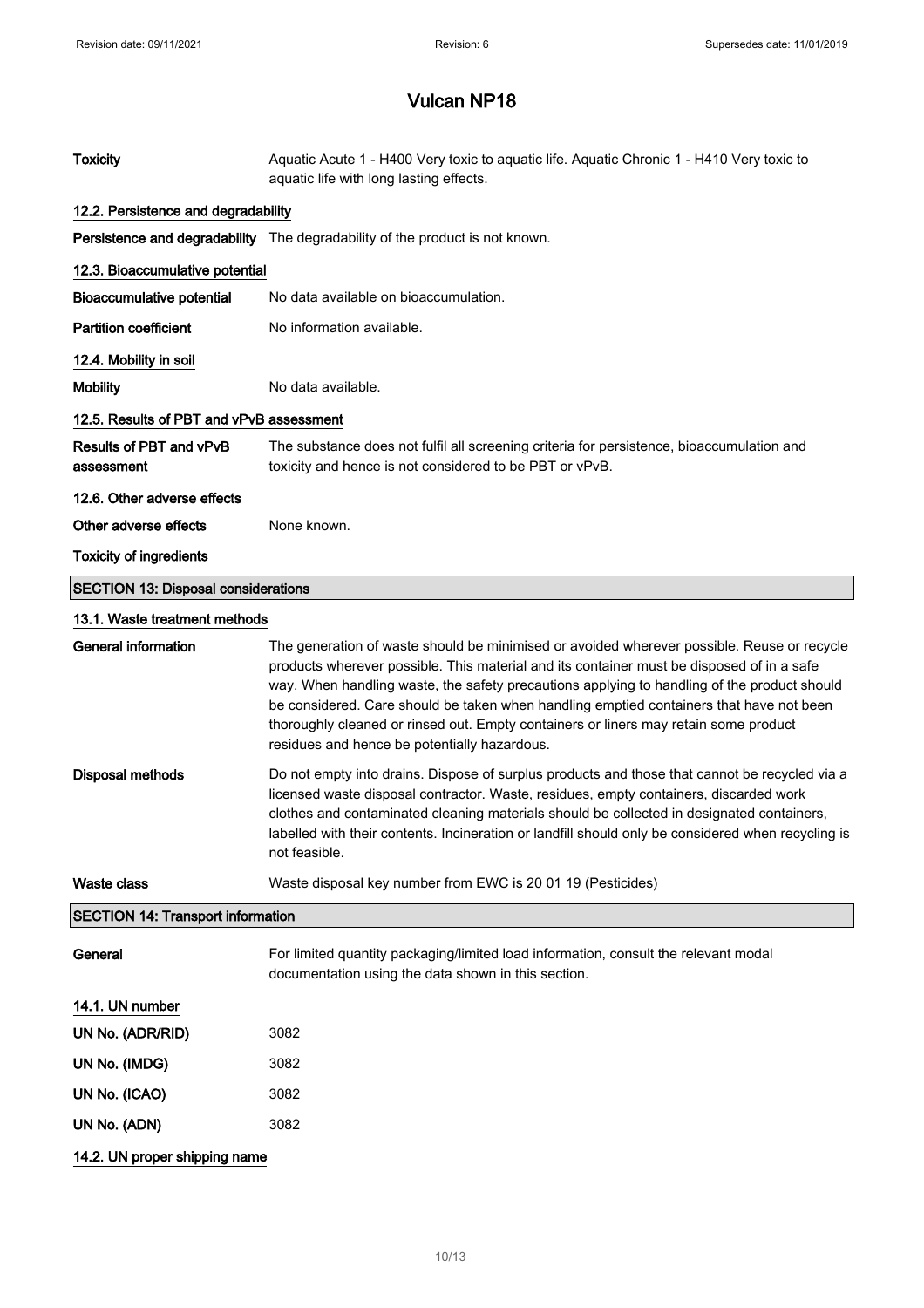| Proper shipping name<br>(ADR/RID) | ENVIRONMENTALLY HAZARDOUS SUBSTANCE, LIQUID, N.O.S. (CONTAINS<br>Distillates(petroleum) hydrotreated, Pyrethrum 50% Pale Extract (Chrysanthemum<br>cinerariaefolium extract in Petroleum Distillates - from open and mature flowers of Tanacetum<br>cinerariifolium obtained with supercritical carbondioxide))  |
|-----------------------------------|------------------------------------------------------------------------------------------------------------------------------------------------------------------------------------------------------------------------------------------------------------------------------------------------------------------|
| Proper shipping name (IMDG)       | ENVIRONMENTALLY HAZARDOUS SUBSTANCE, LIQUID, N.O.S. (CONTAINS<br>Distillates(petroleum) hydrotreated, Pyrethrum 50% Pale Extract (Chrysanthemum<br>cinerariaefolium extract in Petroleum Distillates - from open and mature flowers of Tanacetum<br>cinerariifolium obtained with supercritical carbondioxide))  |
| Proper shipping name (ICAO)       | ENVIRONMENTALLY HAZARDOUS SUBSTANCE, LIQUID, N.O.S. (CONTAINS<br>Distillates (petroleum) hydrotreated, Pyrethrum 50% Pale Extract (Chrysanthemum<br>cinerariaefolium extract in Petroleum Distillates - from open and mature flowers of Tanacetum<br>cinerariifolium obtained with supercritical carbondioxide)) |
| Proper shipping name (ADN)        | ENVIRONMENTALLY HAZARDOUS SUBSTANCE, LIQUID, N.O.S. (CONTAINS<br>Distillates(petroleum) hydrotreated, Pyrethrum 50% Pale Extract (Chrysanthemum<br>cinerariaefolium extract in Petroleum Distillates - from open and mature flowers of Tanacetum<br>cinerariifolium obtained with supercritical carbondioxide))  |
| 14.3. Transport hazard class(es)  |                                                                                                                                                                                                                                                                                                                  |

| <b>ADR/RID class</b>        | 9  |
|-----------------------------|----|
| ADR/RID classification code | M6 |
| <b>ADR/RID label</b>        | 9  |
| <b>IMDG class</b>           | 9  |
| ICAO class/division         | 9  |
| ADN class                   | 9  |
|                             |    |

## Transport labels



#### 14.4. Packing group

## 14.5. Environmental hazards

Environmentally hazardous substance/marine pollutant



## 14.6. Special precautions for user

Always transport in closed containers that are upright and secure. Ensure that persons transporting the product know what to do in the event of an accident or spillage.

| <b>EmS</b> | $F-A, S-F$ |
|------------|------------|
|------------|------------|

ADR transport category 3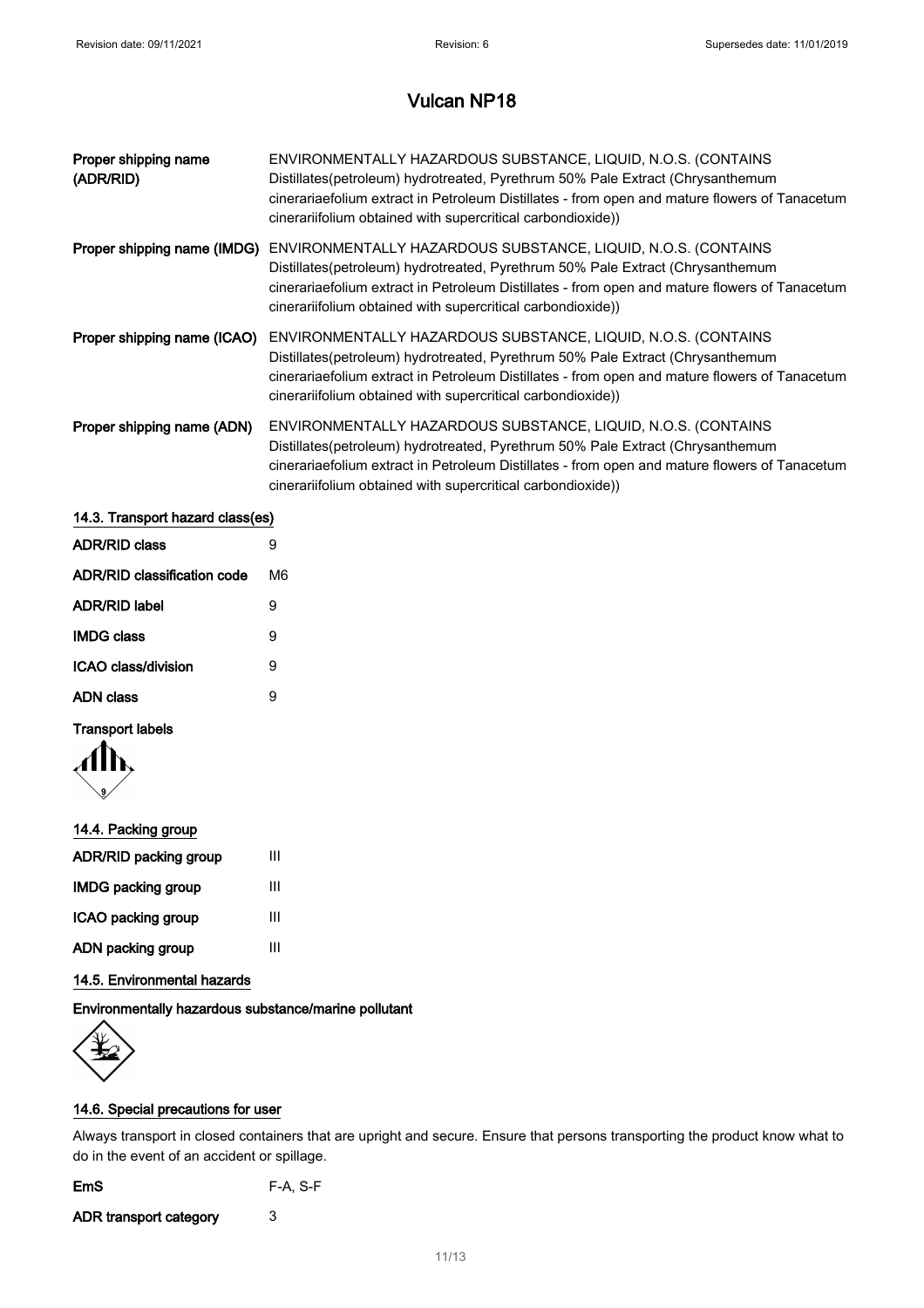## Hazard Identification Number 90

(ADR/RID)

Tunnel restriction code (-)

#### 14.7. Transport in bulk according to Annex II of MARPOL and the IBC Code

Transport in bulk according to Not applicable. Annex II of MARPOL 73/78 and the IBC Code

#### SECTION 15: Regulatory information

|                      | 15.1. Safety, health and environmental regulations/legislation specific for the substance or mixture |
|----------------------|------------------------------------------------------------------------------------------------------|
| National regulations | Health and Safety at Work etc. Act 1974 (as amended).                                                |
|                      | The Carriage of Dangerous Goods and Use of Transportable Pressure Equipment                          |
|                      | Regulations 2009 (SI 2009 No. 1348) (as amended) ["CDG 2009"].                                       |
|                      | EH40/2005 Workplace exposure limits.                                                                 |
| EU legislation       | Regulation (EC) No 1907/2006 of the European Parliament and of the Council of 18                     |
|                      | December 2006 concerning the Registration, Evaluation, Authorisation and Restriction of              |
|                      | Chemicals (REACH) (as amended).                                                                      |
|                      | Commission Regulation (EU) No 2015/830 of 28 May 2015.                                               |
|                      | Regulation (EC) No 1272/2008 of the European Parliament and of the Council of 16                     |
|                      | December 2008 on classification, labelling and packaging of substances and mixtures (as              |
|                      | amended).                                                                                            |

## 15.2. Chemical safety assessment

No chemical safety assessment has been carried out.

#### Inventories

ſ

#### EU - EINECS/ELINCS

None of the ingredients are listed or exempt.

| <b>SECTION 16: Other information</b> |                                                                                     |
|--------------------------------------|-------------------------------------------------------------------------------------|
|                                      |                                                                                     |
| Abbreviations and acronyms           | ADR: European Agreement concerning the International Carriage of Dangerous Goods by |
| used in the safety data sheet        | Road.                                                                               |
|                                      | ADN: European Agreement concerning the International Carriage of Dangerous Goods by |
|                                      | Inland Waterways.                                                                   |
|                                      | RID: European Agreement concerning the International Carriage of Dangerous Goods by |
|                                      | Rail.                                                                               |
|                                      | IATA: International Air Transport Association.                                      |
|                                      | ICAO: Technical Instructions for the Safe Transport of Dangerous Goods by Air.      |
|                                      | IMDG: International Maritime Dangerous Goods.                                       |
|                                      | CAS: Chemical Abstracts Service.                                                    |
|                                      | ATE: Acute Toxicity Estimate.                                                       |
|                                      | $LC_{50}$ : Lethal Concentration to 50 % of a test population.                      |
|                                      | $LD_{50}$ : Lethal Dose to 50% of a test population (Median Lethal Dose).           |
|                                      | EC <sub>50</sub> : 50% of maximal Effective Concentration.                          |
|                                      | PBT: Persistent, Bioaccumulative and Toxic substance.                               |
|                                      | vPvB: Very Persistent and Very Bioaccumulative.                                     |